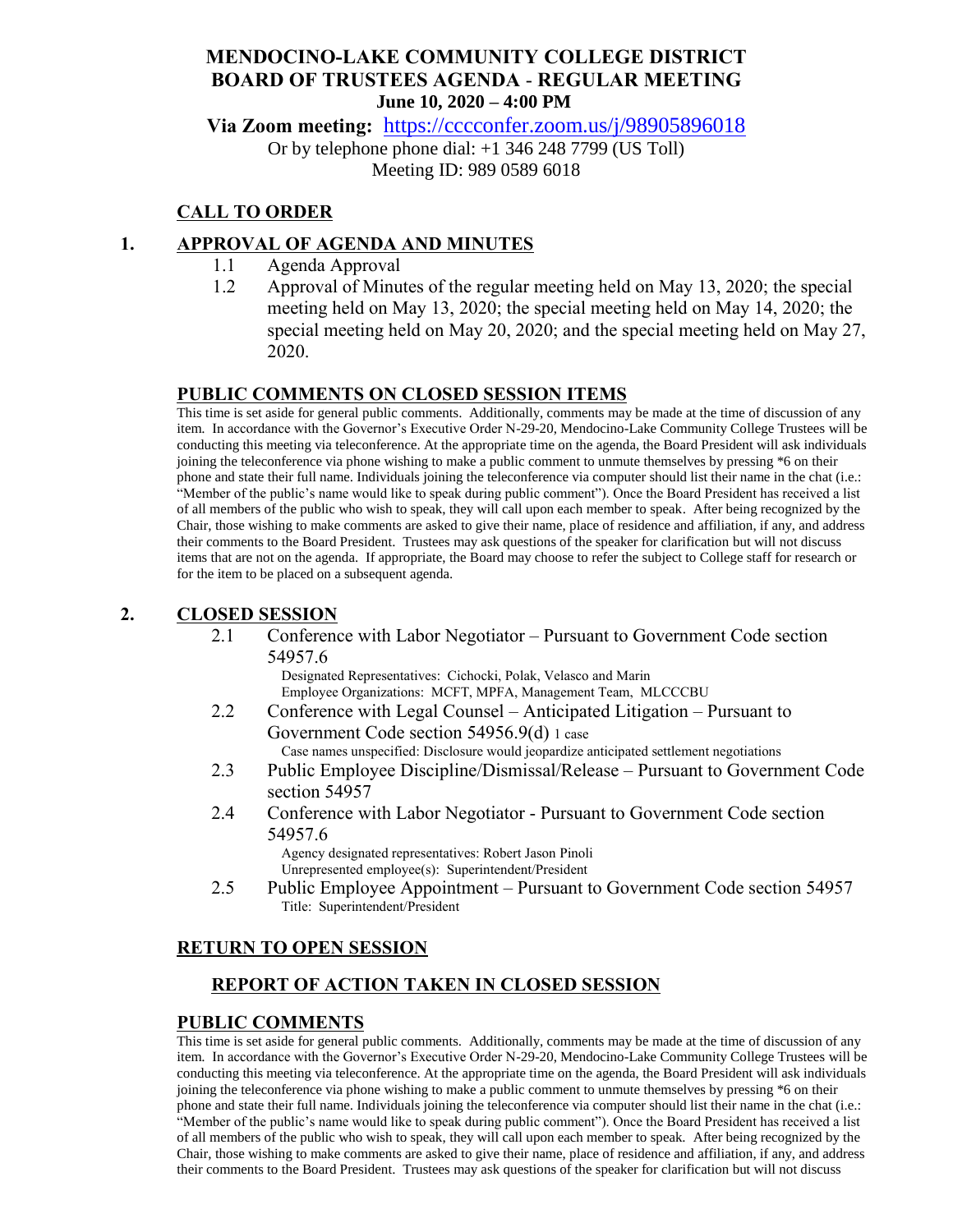items that are not on the agenda. If appropriate, the Board may choose to refer the subject to College staff for research or for the item to be placed on a subsequent agenda.

### **3. PRESIDENT AND ADMINISTRATION REPORT**

3.1 A report from Interim Superintendent/President Cichocki is presented as information

#### **CONSENT AGENDA**

#### **4. Personnel**

- 4.1 Consideration to approve Personnel List Short Term Non-Continuing Employees
- Recommendation to approve the list of short-term non-continuing personnel as presented 4.2 Consideration to approve Personnel List – Part-Time Faculty
- Recommendation to approve the list of part-time faculty as presented
- 4.3 Consideration to approve Lateral Transfer Classified Recommendation to approve the lateral transfer as presented
- 4.4 Consideration to Approve Educational Administrator Contracts Recommendation to approve the educational administrator contracts as presented
- 4.5 Consideration to Approve Classified Administrator Contracts Recommendation to approve the classified administrator contracts as presented
- 4.6 Consideration to ratify the Mendocino College Federation of Teachers Bargaining Unit/MCFT 2020/21-2022/23 Tentative Agreement Recommendation to ratify the tentative agreement as presented
- 4.7 Consideration to ratify the Management Team Tentative Meeting and Confer Agreement, 2020/21
- Recommendation to ratify the tentative agreement as presented 4.8 Consideration to ratify the Vice President Salary Schedule 2020/21
- Recommendation to ratify the Vice President salary schedule as presented 4.9 Mendocino Part-Time Faculty Association (MPFA/CCA/CTA/NEA), 2021-
	- 2024 Successor Contract Reopener Recommendation to receive the initial 2021-24 collective bargaining proposal from the Mendocino Part-Time Faculty Association as presented
- 4.10 Mendocino-Lake Community College District Successor Contract Openers to Mendocino Part-Time Faculty Association (MPFA/CCA/CTA/NEA), 2021- 2024

Recommendation to receive the initial 2021-2024 collective bargaining proposal from the Mendocino Part-Time Faculty Association (MPFA, CCA/CTA/NEA) as presented

#### **5. Other Items**

5.1 Fiscal Report as of April 30, 2020

Recommendation to accept the report as presented

#### 5.2 Donations

Recommendation to accept the donated item as presented

#### **6. ACTION ITEMS**

- 6.1 Consideration of Employment Agreement for Superintendent/President Recommendation to approve the agreement as presented
- 6.2 2020/21 Tentative Budgets Recommendation to adopt the 2020/21 tentative budgets as presented
- 6.3 District Order of Priorities for Five-Year Capital Outlay Plan, 2022-2026 Recommendation to approve the District Priorities for the Five-Year Capital Outlay Plan, 2022-2026 as presented
- 6.4 Child Development Center Contract Resolution 06-20-01 Recommendation to adopt resolution 06-20-01 as presented
- 6.5 Child Development Center Contract Resolution 06-20-02 Recommendation to adopt resolution 06-20-02 as presented
- 6.6 Board Policy Additions and Revisions Second Reading